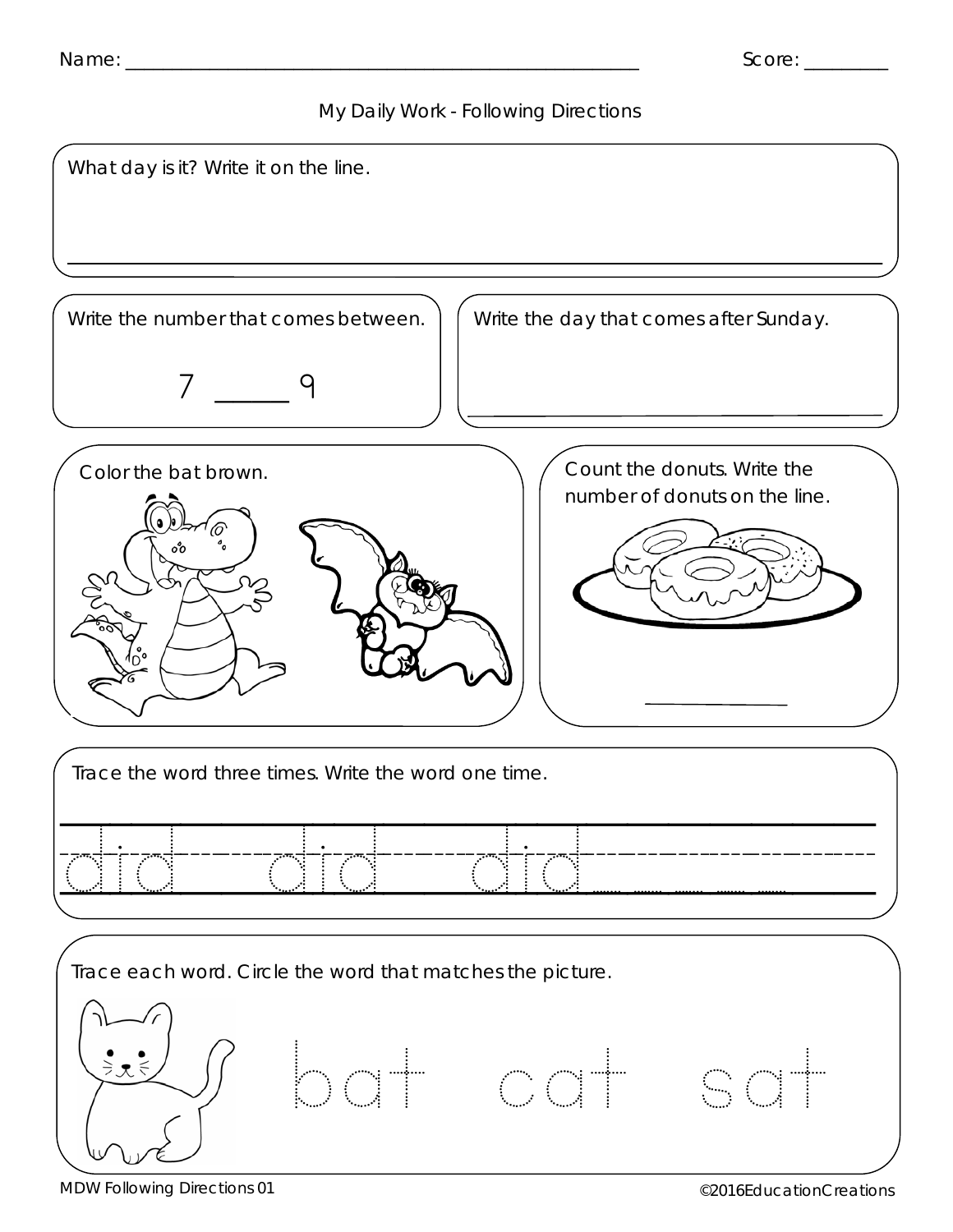



MDW Following Directions 02 **Contractions** Contraction Creations **CONFIDENTIAL CONTRACTIONS**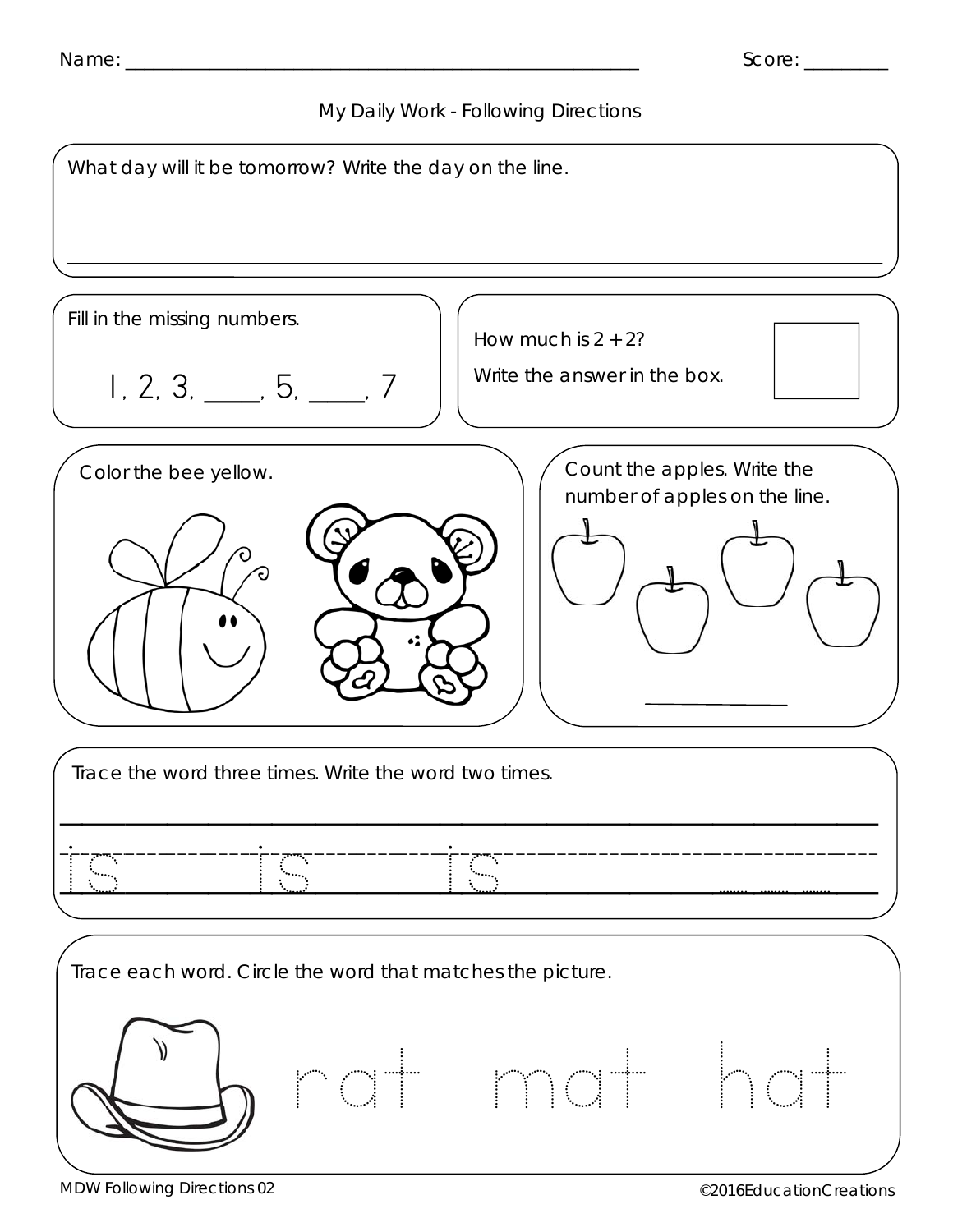



MDW Following Directions 03 **CONFINGITY CONTROL** CONTROLLER CONTROLLER CONTROLLER CONTROLLER CONTROLLER CONTROLLER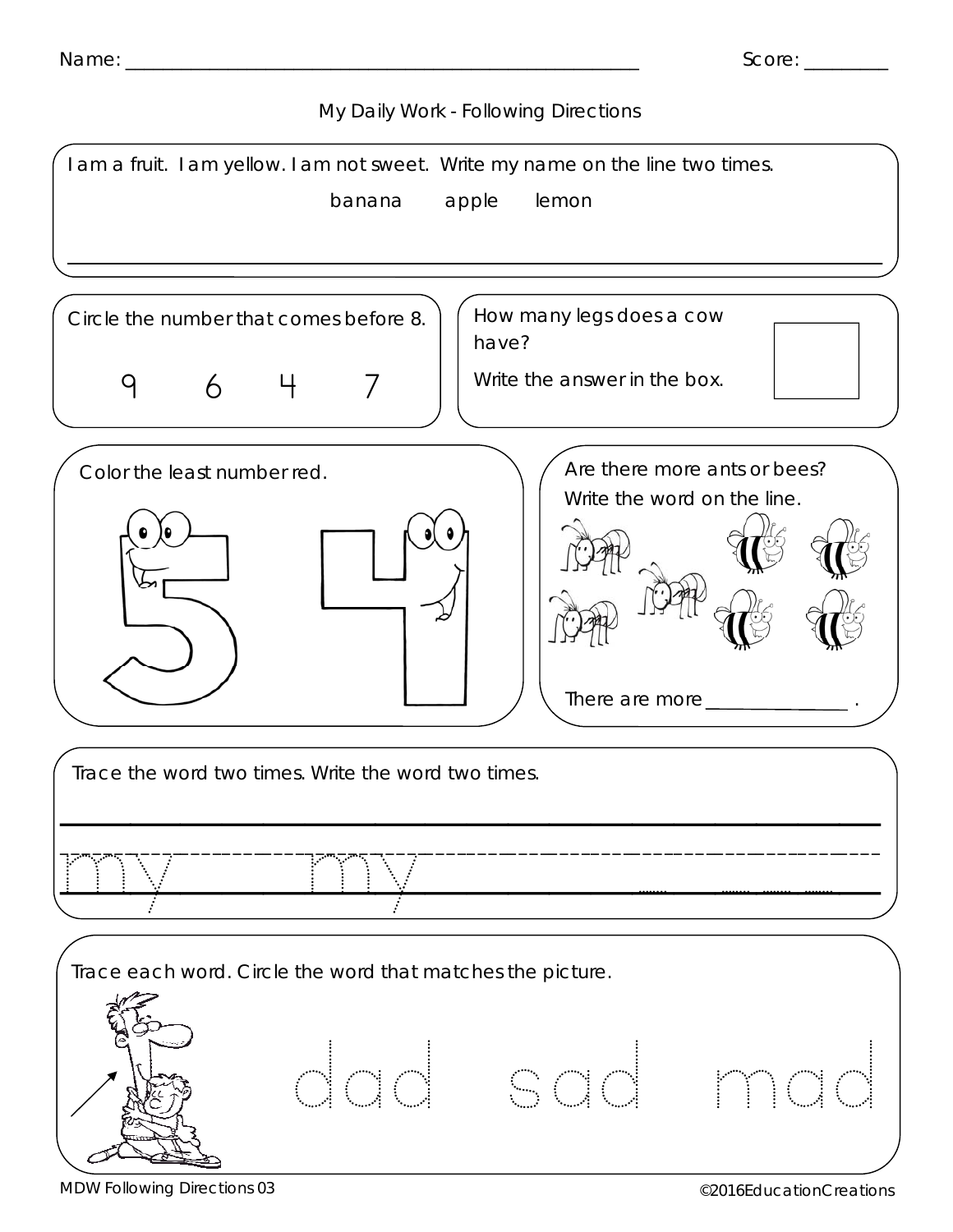



MDW Following Directions 04 **CONFINGITY CONTROL** CONTROLLER CONTROLLER CONTROLLER CONTROLLER CONTROLLER CONTROLLER